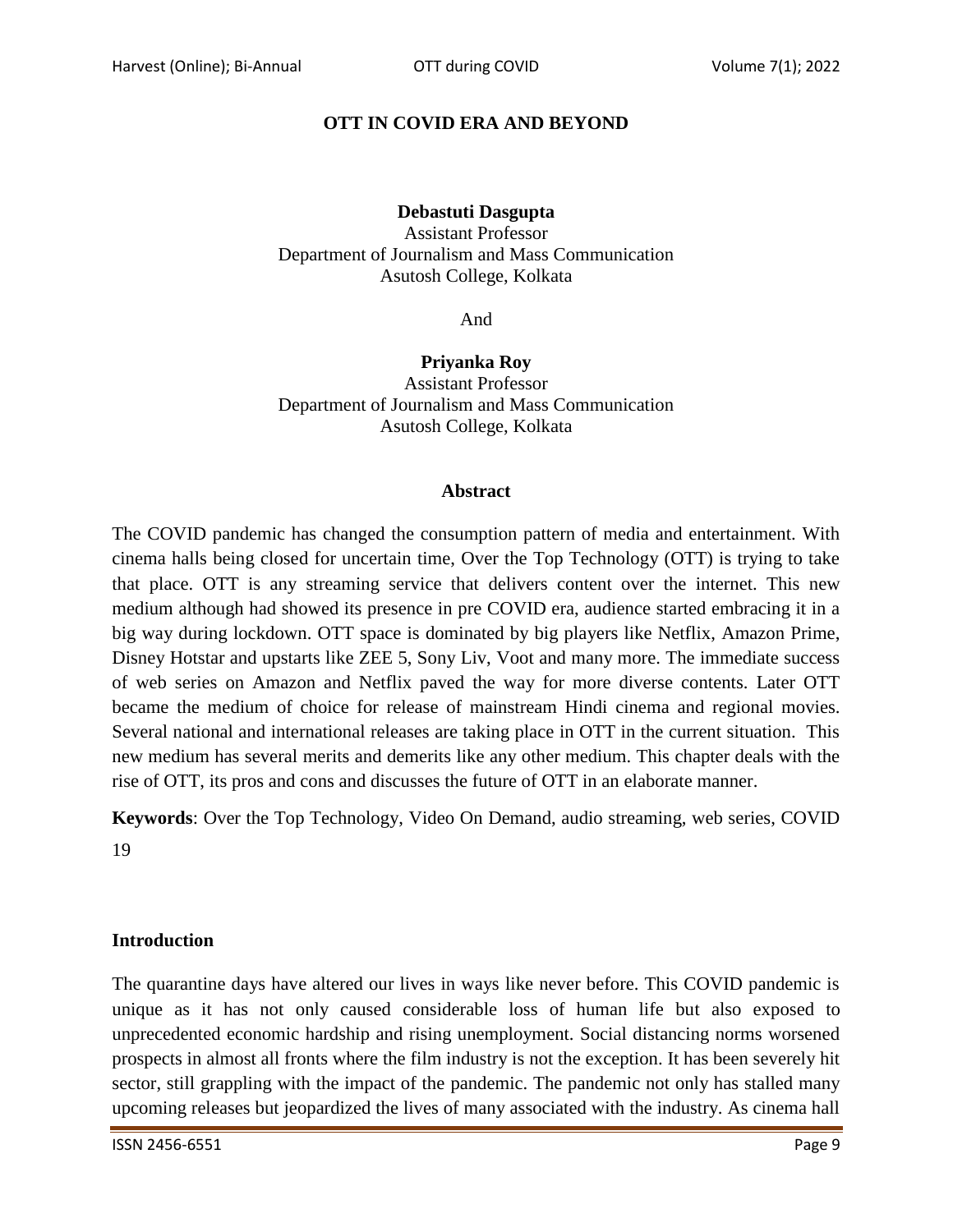is the last to open in pandemic situation, the question of how this major entertainment industry recovers is a serious concern.

Understanding the unprecedented impact of the pandemic, people are trying to look for an alternative pattern of consumption of products and service offerings. The shift in the way people consume is evident on a massive scale and will surely have a long-term effect on the functioning of several industries. The media industry is one amongst them. Menon (2020) states that restrictions imposed in the wake of Covid-19 pandemic profoundly transformed media and entertainment consumption pattern also. Digital media consumption has increased considerably because of people constantly confined to their homes. With movie theatres closed, film industry too started finding multiple avenues to cope with the situation. Over the Top Technologies (OTT) is one such platform which has gained enormous popularity in the recent days. This chapter will examine the new trends that OTT has brought in.

Over the top technology refers to any streaming service that delivers content over the internet. There are many definitions of OTT as defined by different groups and organizations.

*Investopedia* defines Over the top (OTT) as "..... film and television content provided via a highspeed Internet connection rather than a cable or satellite provider" (Investopedia, 2019). It further clarifies that "OTT can be accessed directly on a computer, but it is often watched on a Web-enabled television or through an Internet-enabled device, such as a Roku or Apple TV, connected to a conventional television".

Similarly, a technology blog titled *techterm* defines OTT as "….movies and television shows that are delivered directly to users. Instead of requiring a cable or satellite television subscription, OTT content can be downloaded and viewed on demand…" (Techterm,2016).

Likewise, Clevertap defines OTT as- "… services that went "over" the heads of cable providers, specifically streaming services. The term OTT has since been applied to many other products and services that stream content to users using the internet as a replacement for pre-existing infrastructure" (Clevertap, 2020).

The OTT service providers deliver audio, video content which bypasses traditional operator's network. Consumers around the world, on one hand, had already started embracing OTT to satisfy their need to consume content at any time and at any place, and on the other hand, operators too could generate revenue from video on demand, interactive applications. While the term OTT revolves around the concept of video on demand (VOD), this technology covers a wide range of other web-based content like video, audio, messaging etc.

Video streaming is the most popular version of OTT media. VOD allows users to pick and watch content from their collections whenever they want. Netflix, YouTube are examples of this. There is a thin difference between OTT and VOD. VOD that requires traditional cable connection does not come under the category of OTT. OTT content is delivered directly through an internet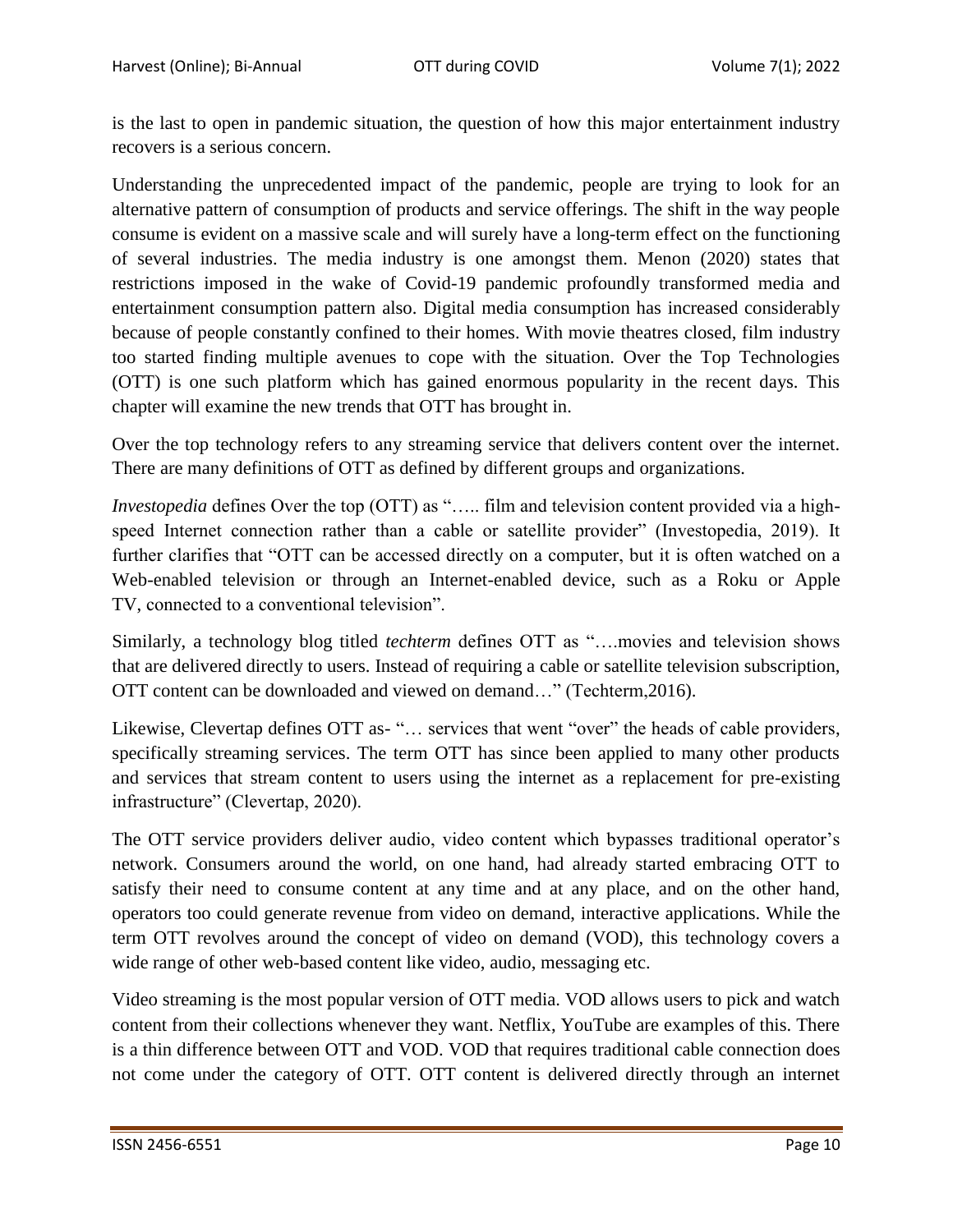connection. OTT messaging includes Skpye, VOIP etc. Audio service of OTT is music streaming services through platforms like SoundCloud, Gaana and many more.

## **OTT in India**

Some major global players in the field of OTT are turning their attention to other overseas countries, such as India following stagnancy in US. Rising Internet & broadband penetration, reducing data charges, the spread of internet-enabled mobile phones, tailoring of content and affordability are all important drivers driving the growth of the VoD industry in India (Sundarave&Elangovan, 2020). A joint report by IAMAI and Kantar published in June 2021 the number of active internet users in India are expected to reach about 900 Mn by 2025. The report also highlights that, the mobile phone has been a major driver of internet expansion in this country. Mobile phones are used by all active internet users to access the internet. The most popular online activities among internet users in both urban and rural India are entertainment, communication, and social media.

The media landscape all over the world has changed and is continuously changing especially after the COVID event. In India, after HD and 3D revolution, people"s desire to watch content in different devices irrespective of time and place paves the way for OTT invasion. In the context of Indian Industry, the OTT model has gained huge popularity in the last two-three years with contents like Sacred Games, Lust stories ushering in and getting appreciated in the country. BigFlix, launched by Reliance Entertainment, in 2008 was the first independent Indian OTT platform. As of July 2020, Disney Hotstar is the most heavily subscribed OTT platform in India. Netflix, Amazon Prime, Sony Liv, Zee5, Voot are also some of the popular OTT platforms in India. A report by the Business Standard published in January 2022 mentioned that in India's \$27 billion M&E industry, OTT now has a 7-9 % market share. However, by 2030, it is predicted to have a market share of 22 % to 25 %. The number of Indian households with a Pay TV subscription, has essentially stagnated, expanding at a rate of only 2%. However, the number of households having a subscription-based video-on-demand service, or SVOD, has surged by 51% in India.Bhushan (2016) in this context, highlighted the fact that India can afford to become a hub of local content generation for OTT platforms as Indian content attracts 60% viewership across television and OTT platforms. Observers are of the view that because of the availability of local content India holds the market superiority in terms of OTT platforms. Research firm Kantar's report published in 2019 on OTT consumption showed very interesting data regarding trends of OTT consumption in India in the pre COVID scenario. According to the report, in the last two years, the growth of OTT in India is stupendous. With the proliferation of smartphone and cheap data costs, audience especially women, have shown interest in OTT (Malvania, 2019).

Soumya Mukherjee, vice-president, revenue and strategy at Bengali streaming service Hoichoi said, "Our thought is very clear, the market in India is unique and every platform has its loyal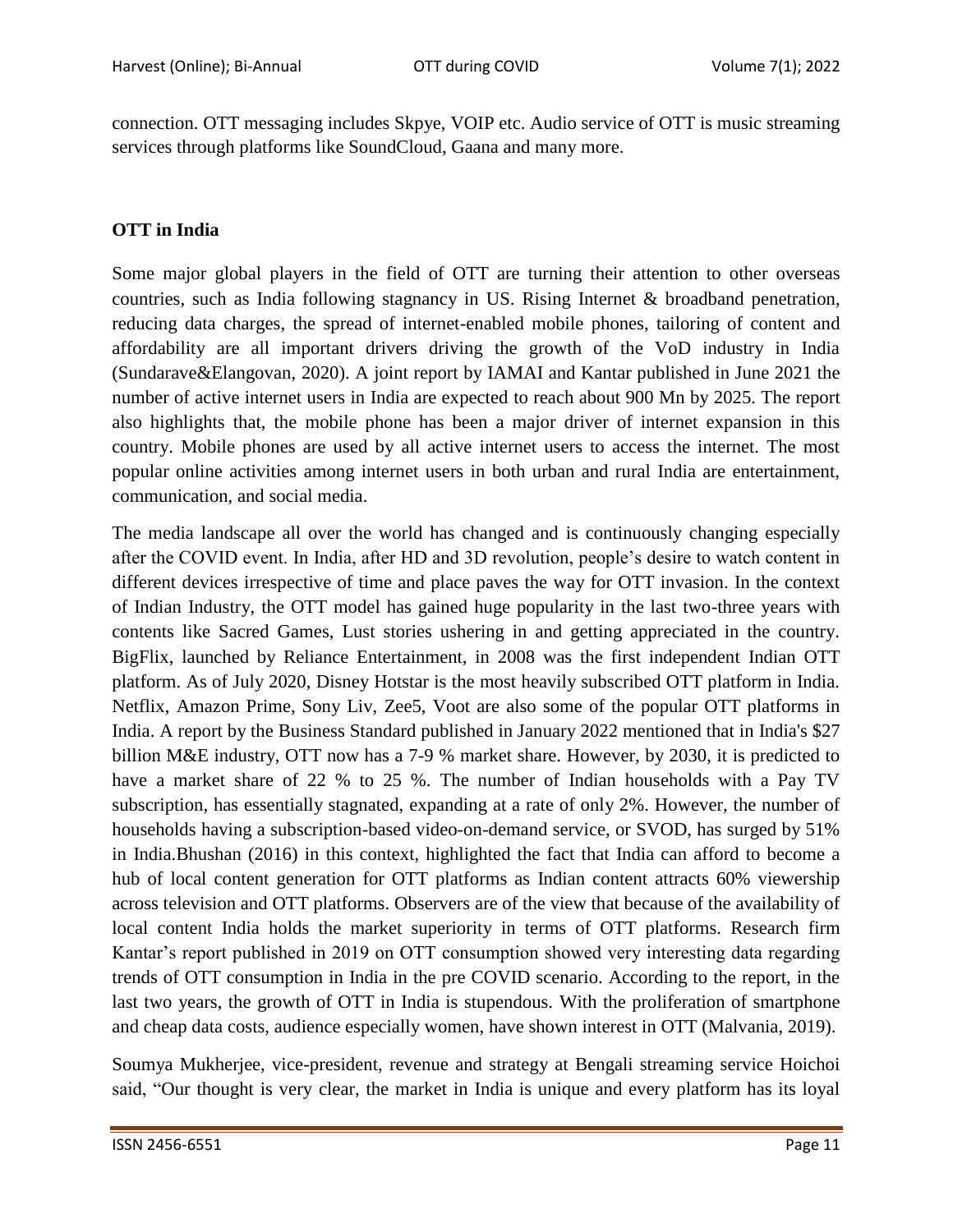user base. Our focus on one language helps us provide more value to our customers." OTT video services such as Neestream (Malayalam), Planet Marathi, Chaupal OTT (Punjabi), and Hoichoi (Bengali) claimed they want to increase their investments and content slates next year. However they admitted not having the financial resources of Netflix, Amazon Prime Video, and other international companies. Akshay Bardapurkar, a Marathi film producer and the founder of the OTT service Planet Marathi, acknowledged that the following year will see their platform release movies with higher production values, as well as improve its product experience with new features. *Pondicherry, Sunny, Sahela Re, MiPunhaYein, and Badlee* are among the next titles from Planet Marathi, which expects to release 25 web programes and 10 movies in 2022.

"Once you break the one-inch-tall barrier of subtitles, you will be introduced to so many more fantastic films," stated filmmaker Bong Joon Ho.In an earlier interview with Mint, Charles George, the CEO of Malayalam-focused OTT provider Neestream, said regional OTTs prioritise regional consumers by offering them with high-quality vernacular content, that rather than considering themselves as competitors to multinational firms. Aha (Telegu) is a relatively new platform, launched just prior to lockdown had has around five million downloads and over one crore users. Koode, which was launched in December 2020 by Studio Mojo, is a relatively new OTT platform which broadcast Malayalam content that is also gaining wide popularity. In October 2020, Ahmedabad-based lifestyle media business CityShor.com started its web streaming platform. It claims to be the world's first Gujarati-only OTT platform, offering original web series and films.

### **Pros and Cons of OTT**

There are several benefits experienced by the consumers, creators and advertisers since the advent of OTT, as the media consumption culture has taken unprecedented shift since the COVID pandemic.

A study which compared media consumption behaviour of people in regards to traditional media and OTT in Maharashtra revealed that 56% of the respondents spent less than one-hour watching television, and 4% of the respondents spent more than 3 hours a day watching traditional television. However, 25% of the respondents reported watching digital contents in OTT platforms for more than 3 hours a day (Madhani,andNakhate*,* 2020*).* 

Therefore, the finding suggests that people are spending much more time on OTT platforms compared to traditional television channels. The study points out several reasons for such a radical shift towards OTT platform. The foremost reason for this shifting media consumption can be attributed to the fact that OTT is providing the freedom to people to choose the time and place to watch any media content. Moreover, the viewers have the flexibility either to watch it alone or with their family and friends. Therefore, OTT provides greater control to the viewers, which traditional television cannot provide. The study also points out that OTT platforms provide better passing of time thereby allowing a user to forget about other things as compared to traditional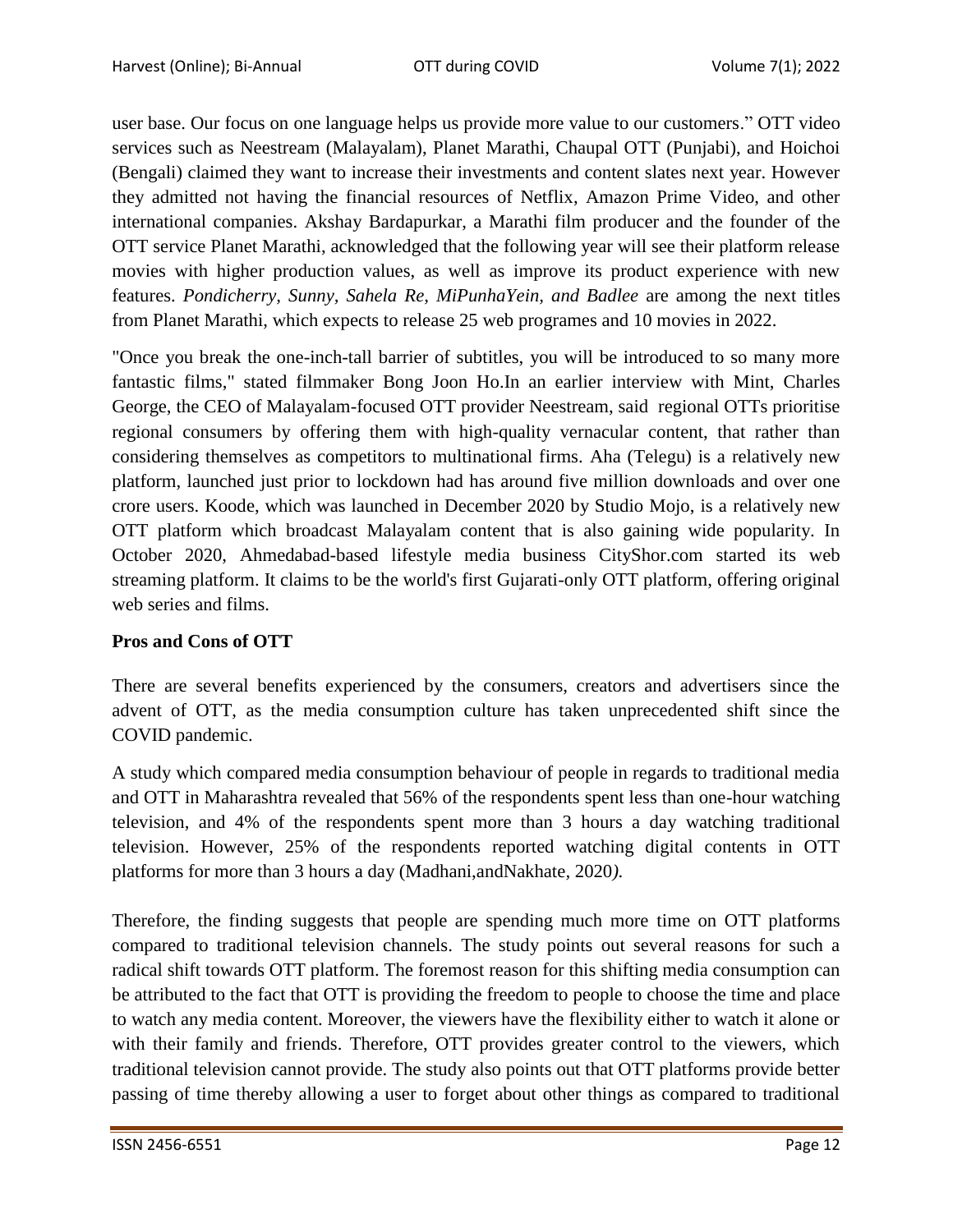media. Besides, the study points out other factors like the ability to choose from a breadth of contents, greater freedom and quality of contents, which has caused the behavioural change in viewing pattern from television to OTT.

The benefits of OTT have not only been reaped by the consumers alone as even the content creators and advertisers are finding OTT platform to be more lucrative than television.

According to Strategust (a leading organization working on digital advertising), "*Choosing OTT advertising means taking control of who you target when you spend and knowing how your efforts perform*".

The organization points out two major benefits of OTT advertising.

The first benefit is that it gives greater control over the content in the hands of users, which translates as the users willingly, engage with the brands being advertised. According to an article posted in Strategust website "*The users are choosing to be entertained and consume video at that moment, and are more receptive to viewing an ad before the main feature. OTT advertising content isn't skippable. Meaning, the brand message will resonate with viewer audience profiles, fulfilling user interests and needs, making it more of a personal experience than random television ads that may not touch on any aspect of a viewer's lifestyle*"

Similarly, the second benefit of OTT as per Strategust is the ability to track the success of a campaign. Through the OTT platform a marketing campaign can measure video completion rate to determine the duration of engagement in advertising. Additionally, marketers can also measure how consumers are interacting with the content and can compare ad placement performance with different OTT platform.

The website mentions, *"After a sale or online engagement, we retrace our steps. We dig into behavioural insights and attribution tracking data to determine what made that viewer take action so we can re-create the most popular calls-to-action and touchpoints in your future campaigns*".

Similarly, according to KOB advertising (a well-known name in OTT advertising), OTT has a wealthier and a more engaging audience, who are not available in the traditional television viewing audience. Besides, OTT also provides advertisers to know demographic data like who is watching, what they are watching, when they are watching and what device they are using.

Although there are countless advantages of OTT, some think that OTT can be counterproductive for a number of reasons. One of the major disadvantages pointed out by experts is that OTT is posing a severe threat to multiplex and movie theatres in India.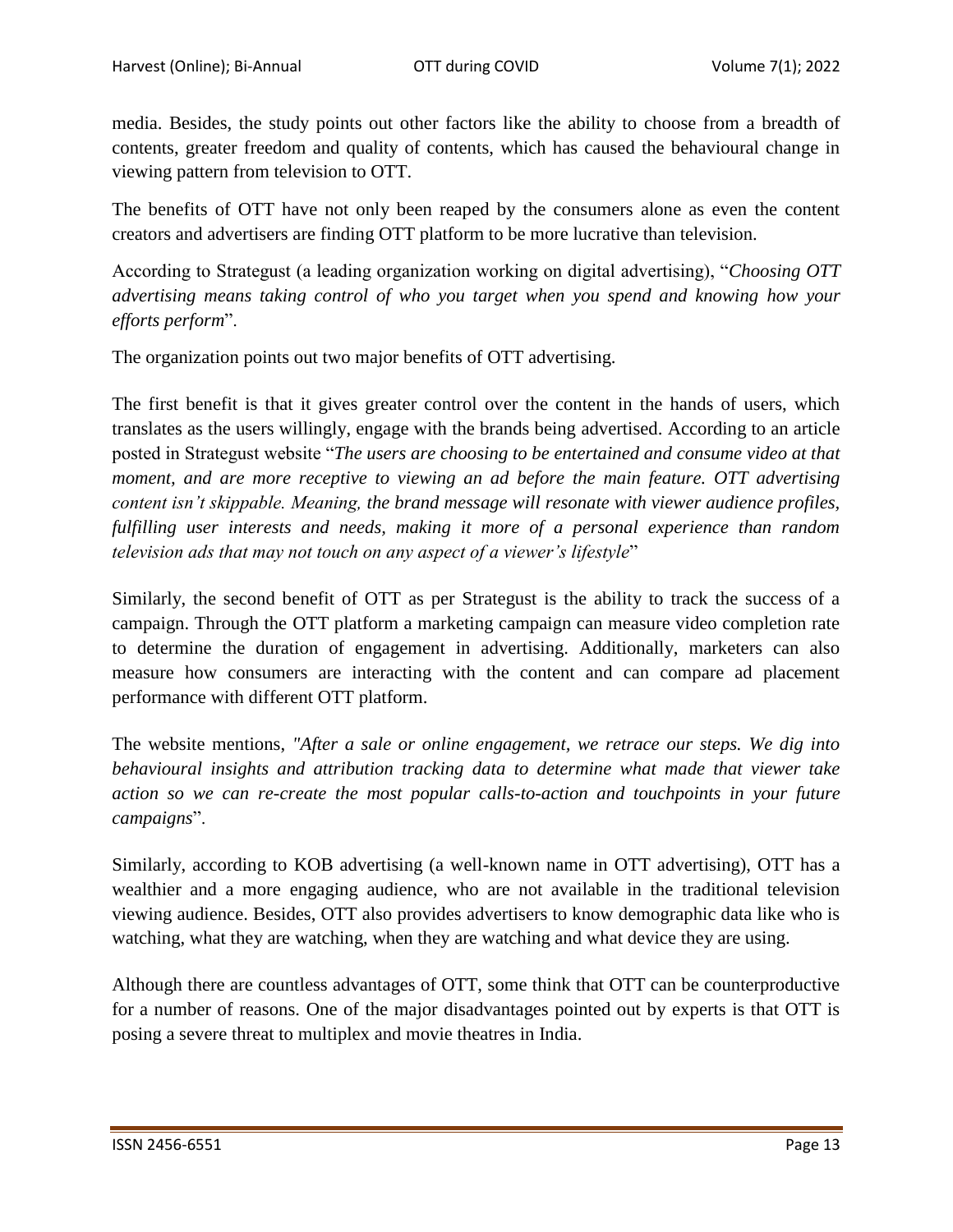On 14<sup>th</sup> May, 2020, a reputed multiplex cinema theatre in India came up with a press release expressing dissatisfaction over producer's decisions to release movies directly in OTT platform by completely bypassing cinema theatres.

A portion of the press release mentions "Cinema and content creators have always been in a mutually beneficial partnership, where one's action provided fillip towards another's revenues. INOX has been investing heavily towards adding world-class quality screens, across the country, only to provide more eyeballs to great content being produced. This partnership has endured for decades and has provided succor to each other. In these troubled times, it is disturbing to see one of the partners not interested in continuing the mutually beneficial relationship especially when the need of an hour is to stand together and bring the industry back to its vibrant best".

Such press release by one of the major multiplexes in India points towards the fact that the traditional relationship between content creators and multiplex owners are dwindling as content creators are being pushed to release their films online on OTT platform.

Similarly, Kamal Gianchandani, CEO of PVR Pictures, in a conversation with HuffPost India, stated that they are disappointed with Gulabo Sitabo being directly released on the OTT platform.

Therefore, the falling relationship between the multiplex owners and content creators is a cause of worry as a huge amount has been invested in developing cinema multiplex. Additionally, around two lakh people are earning their livelihood from the multiplex industry, which will decline if this trend continues.

Similarly, other disadvantage of OTT platform includes reliability and availability of high speed internet. As the digital divide still prevails in India, OTT platforms might not be available in remote areas where internet penetration is weak.

Another disadvantage of OTT is a high subscription fee. Although a single OTT platform might be cheaper than the traditional cable or DTH, when a user has to purchase multiple OTT platforms, it might get expensive. Many creators choose to release their content on a single platform, thereby disallowing viewers to watch their favourite film in a single OTT platform of their choice.

# **History of OTT**

Since the streaming of first live radio streaming event by ESPN in 1995, multimedia technology has transformed giving users the flexibility and the creators the ability to actively engage with its audience.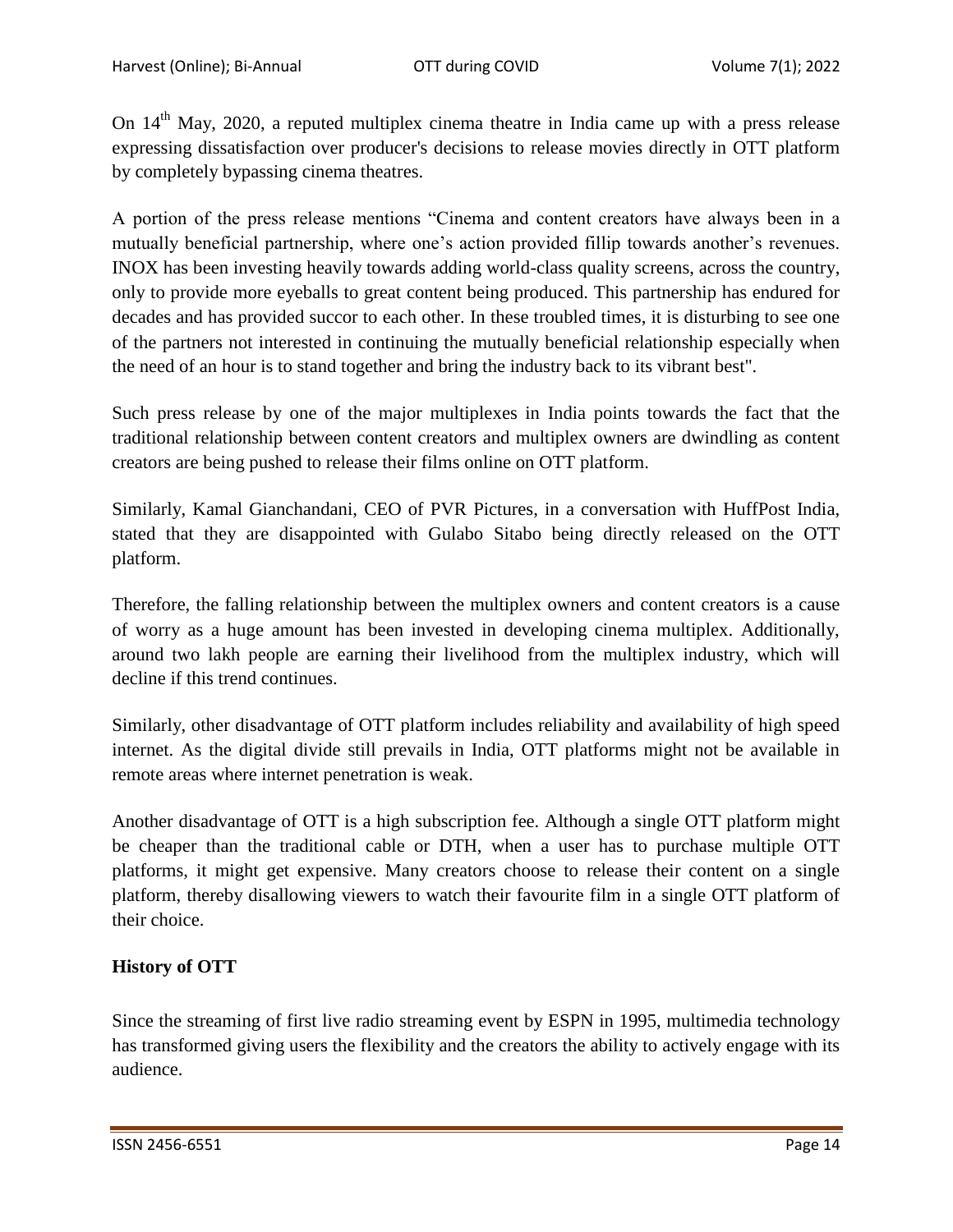Since the advent of internet penetration and continuously increasing broadband speed, content creators in the entertainment industry and technology firms have always dreamt of streaming video content online for their audience.

However, it was extremely challenging for the technology firms to develop a streaming service given that large video-based files were extremely difficult to stream in the available low broadband. A new era of streaming began in mid-2000 when Adobe came up with flash player utilizing the web and streaming media for the first time. However, the old problem of limited internet bandwidth did not allow flash to scale up as its reach was limited.

In 2007, another important milestone was achieved in the streaming industry as a company named Move Networks introduced a technology which was called HTTP – based adaptive streaming. The capability of this technology allowed delivering the media file in small chunks, which would automatically adjust the streaming quality based on the strength of the broadband.

This new technology allowed the content creators to scale their contents, and also reduced the constantly buffering problem faced by the consumers.

Since then there has been a series of new development in streaming technology. In 2008 Microsoft developed smooth streaming technology and Netflix developed "Watch Instantly Streaming Service'. In 2009, Apple also developed 'HTTP ' Live Streaming' for IoS devices.

With the advent of these technologies high profile live sporting events streaming became popular and extremely common with the streaming of the London Olympics, Wimbledon etc.

With the success of streaming these live events, the streaming industry was presented with a bright opportunity to expand and scale its operation to every corner of the world.

The increasing popularity of live streaming led the industry leaders in streaming business to come up with specific standards to guide the quality of streaming services and also to resolve conflict, which would hinder the growth of the industry. In April 2012, these standards were finalized and were known as 'MPEG Dash', which was drafted with the involvement of 50 companies including Microsoft, Netflix and Apple.

However, MPEG Dash quickly went into a problem as it was too ambiguous for organizations to adapt. To address this issue, the organization involved in developing the standards immediately formed a group called " Dash Industry Forum' to promote the adoption of the guidelines. The dash recommends streaming operators to have features such as HE-AAC v2 audio codec, ISO base media file format, SMPTE-TT subtitle format, and MPEG Common Encryption for content protection (DRM) to ensure the quality of contents is not sacrificed in streaming services (Guardian, 2017).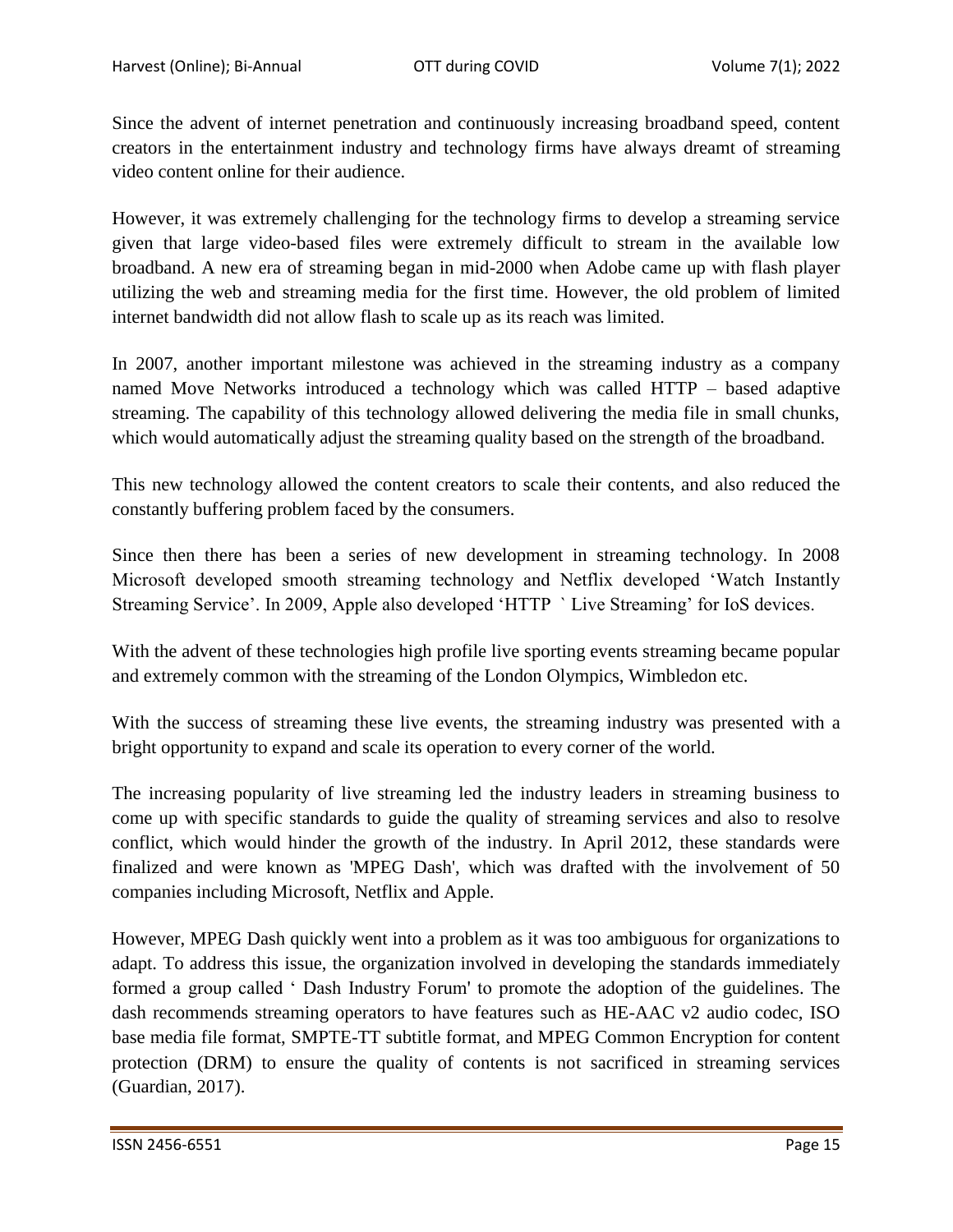From streaming live on radio to providing quality content streamed across the internet, OTT platforms have become a household apparatus for entertainment. It is estimated that India alone will have more than 500 million subscribers on OTT platforms by 2022 (KPMG, 2019). It is also estimated that videos alone will contribute 77% of internet traffic by 2022 (KPMG, 2019). The majority of the audience in the OTT platform was found to be below 35 years of age which accounts for 89% of the total audience (CMS, 2019). Similarly, 55% 0f the users were from the top 5 metro cities and 36% of the users were from tier 1 cities.

The steady growth of OTT subscribers in India according to the KPMG report can be attributed to various factors. The contributing factor is that India has the second-highest per capita consumption of online video in the world (KPMG, 2019). Moreover, the high number of online video consumption can be attributed to the fact that India has the cheapest mobile data in the world averaging to INR 18.8 per GB (KPMG, 2019). Furthermore, internet penetration in rural areas of the country witnessed a steady growth. (KPMG, 2019). Similarly, the KPMG report also states that smartphone users in India reached 340 million in 2018 from 200 million in 2013. Likewise, the average data consumption per subscribers per month was at 8.7 GB in 2018, whereas in 2016 the average data consumption per subscribers per month was at 0.88 GB in 2013. Similarly, the growth in average mobile data download speed was at 9.93 MBPS in Nov 2018 (KPMG, 2019). From the supply side, OTT platforms grew from 9 service providers in 2012 to more than 30 service providers in 2018 (KPMG, 2019).

Similarly, a report titled 'Entertainment Goes Online' by the Boston Consulting Group predicts exponential growth of OTT platform revenues in India. According to the report, the size of OTT market will be as big as 5 billion dollars by 2023 (BCG, 2019). The report also highlights several revenue models for OTT platforms like Subscription Based Platform (SBP), Advertising based Platform (AVOD), and Transaction-Based Platform (TVOD) that has huge potential to succeed in the market.

The report further classifies Indian OTT consumers into three categories, which are:

**1. Traditionalists:**

They are consumers who seldom consume OTT platforms and primarily consume other platforms other than OTT like television or radio.

**2. OTT Experimenters:**

These consumers consume both OTT as well as other platforms in a significant manner.

**3. Early Adopters:** 

They consume OTT on a regular basis are mostly from urban areas**.**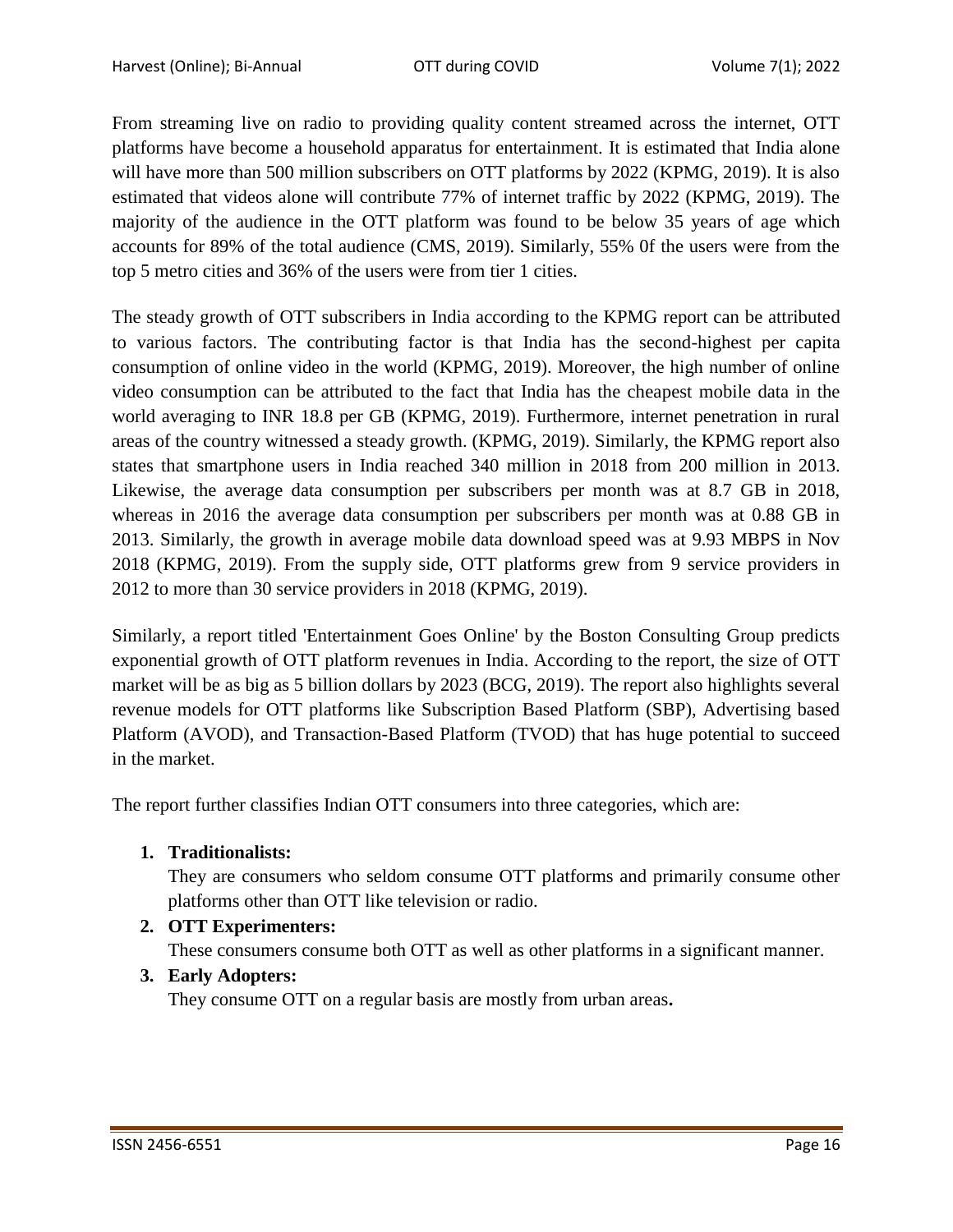## **Types of Content Watched by Indian Audience in OTT platform**

The KPMG report surveyed more than 1400 respondents across 16 cities of India to identify the types of content the audience preferred in OTT platform.

The report suggests that the most preferred content category was full-length movies followed by TV contents available as catch-ups, Music Videos, Sports and Online Original Series. Music videos were more popular among young people aged between 15-24 (KPMG, 2019).

Similarly, the report also categorized the viewer's preference according to the genre of the content. According to the report, the most popular genre in OTT platforms was comedy followed by drama, action, thriller, horror, devotional, and adult.

Similarly, 30% of them responded in the survey said that they prefer other language than English and Hindi (KPMG, 2019). Although Hindi was the most preferred language, many OTT users in India also preferred contents in their vernacular languages (KPMG, 2019).

The preference of the language according to the survey is as follows (KPMG, 2019):

- 1. 64% of the respondents preferred content in the Hindi language
- 2. 11% preferred OTT contents in the Tamil language
- 3. 6% preferred to consume OTT contents in English
- 4. 4% of the respondents preferred the Kannada language
- 5. 5% preferred Telugu
- 6. 4% preferred Bengali
- 7. 3% preferred Marathi

The KPMG report also explored which devices were used by the respondents to consume OTT contents. The survey showed that 87% of the respondents were using their cell phones to access OTT content. The second most popular device to access OTT content was internet enabled TV (5%) followed by laptop (4%) personal computers (2%) and tablets (1%).

Similarly, the preferred time slot across professions was as follows (KPMG, 2019):

- 1. Self employed people in small business preferred to watch OTT contents between 10am-6pm.
- 2. Self employed people in large business preferred to watch the content during 6pm-8pm.
- 3. People working in public and private sector preferred watching OTT contents during 11pm-7am
- 4. Unemployed people preferred watching OTT platform between 7 am to 10 am.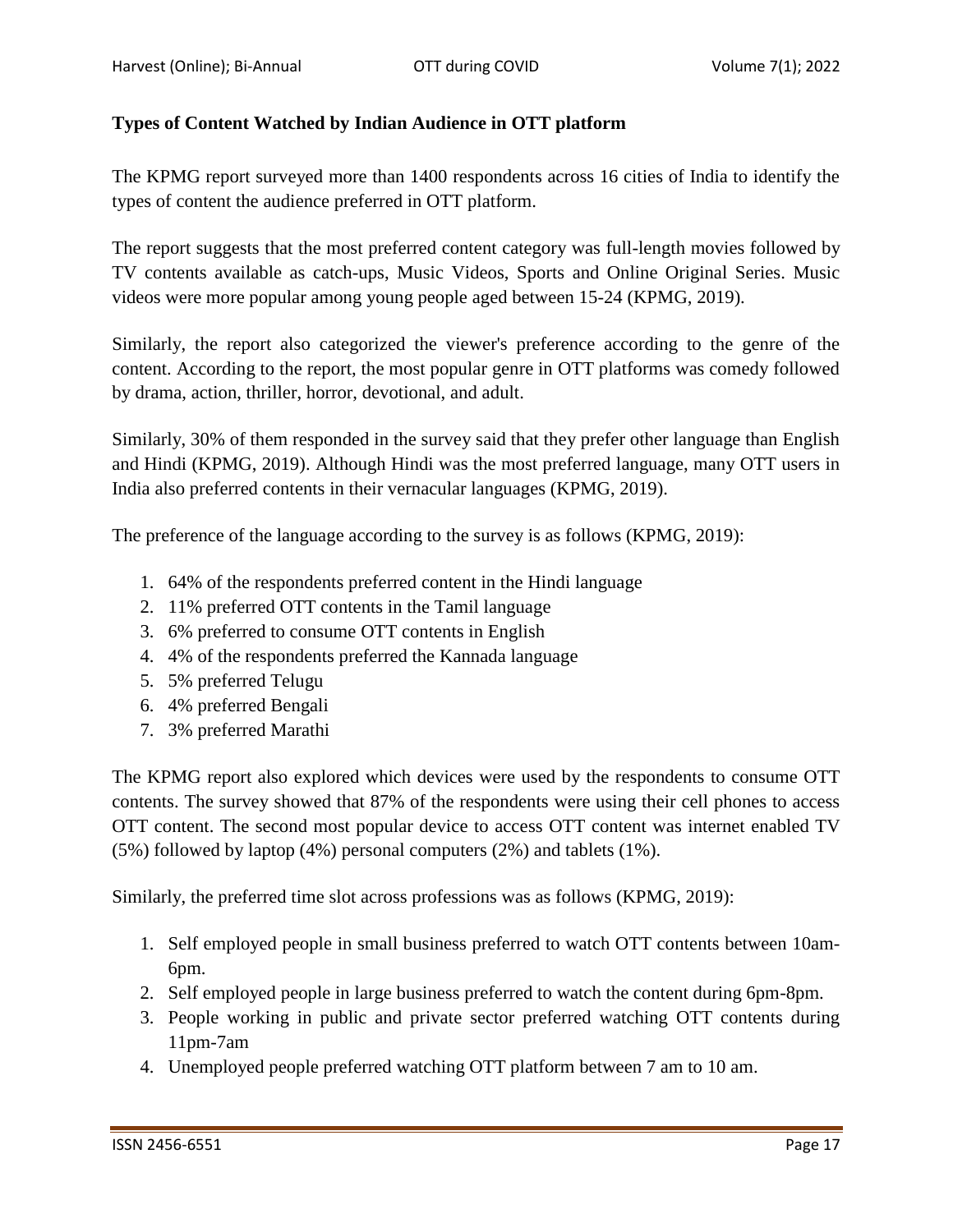# **OTT during COVID**

The natural consequences of COVID-19 and the subsequent lockdown period extended over a long period of time have caused to be a catalyst in the adaption of OTT over other entertainment platform in India and the world. Forbes in its website reports that OTT platform in India has witnessed the surge in subscriber's base by 80% during COVID-19.

According to a report titled "Impact of COVID on Media and Entertainment, US alone has seen a surge in OTT by 38% (Capgemini, 2020). In the US the seven largest OTT platform saw an average of 75% increase in subscribers' base. For example, Disney's signups were more than 225%. Similarly, Netflix gained 16 million subscribers during the pandemic (Capgemini,2020).

A study titled 'Growth of OTT in India – the COVID factor' concludes that the pandemic, lockdown and the travel restriction has been a blessing in disguise for OTT operators as people have more time to consume media through these platforms. Even though the platform was poised for growth in the coming years, the pandemic created a surge in its growth (Bhattacharya, 2020).

Similarly, the Chairman of Media and Entertainment Committee of PhD Chamber, ShriMukesh Gupta says, " Due to strict national lockdowns around the world people have been forced to stay at home, changing consumer behaviour on a large scale. As movie theatres, museums, events, and other external entertainment consumption models have been banned, social lives have moved online, and entertainment consumption has increased significantly for online gaming and over-the-top (OTT) services" (PHD Chamber, 2020).

With the opportunity provided by the pandemic and the shift in media consumption behavior of the public, the content creators have been adapting to the radical behavioural shifts by releasing their movies on OTT platforms like Netflix, Amazon Prime, Hotstar, Alt Balaji etc.

### **Impact**

The landscape of video based contents such as cinema and serials has changed since the adoption of OTT platform both by the consumers and the content creators. The adoption of OTT has provided an opportunity for new stars like RadhikaApte, Jaideep Alhawat, Pankaj Tripathi etc.

For viewers, OTT has made movie watching more convenient as they can access content with their smartphones from anywhere in the world. According to an article in economic times OTT will even continue to grow post COVID, which will impel directors to adapt to the new normal of releasing their films in OTT platform (Economic Times, 2019). The article quotes, "OTT can help content reach millions of potential consumers at the fraction of the cost of a formal release and traditional ad promotions. The launch of a new movie on DTH and OTT simultaneously can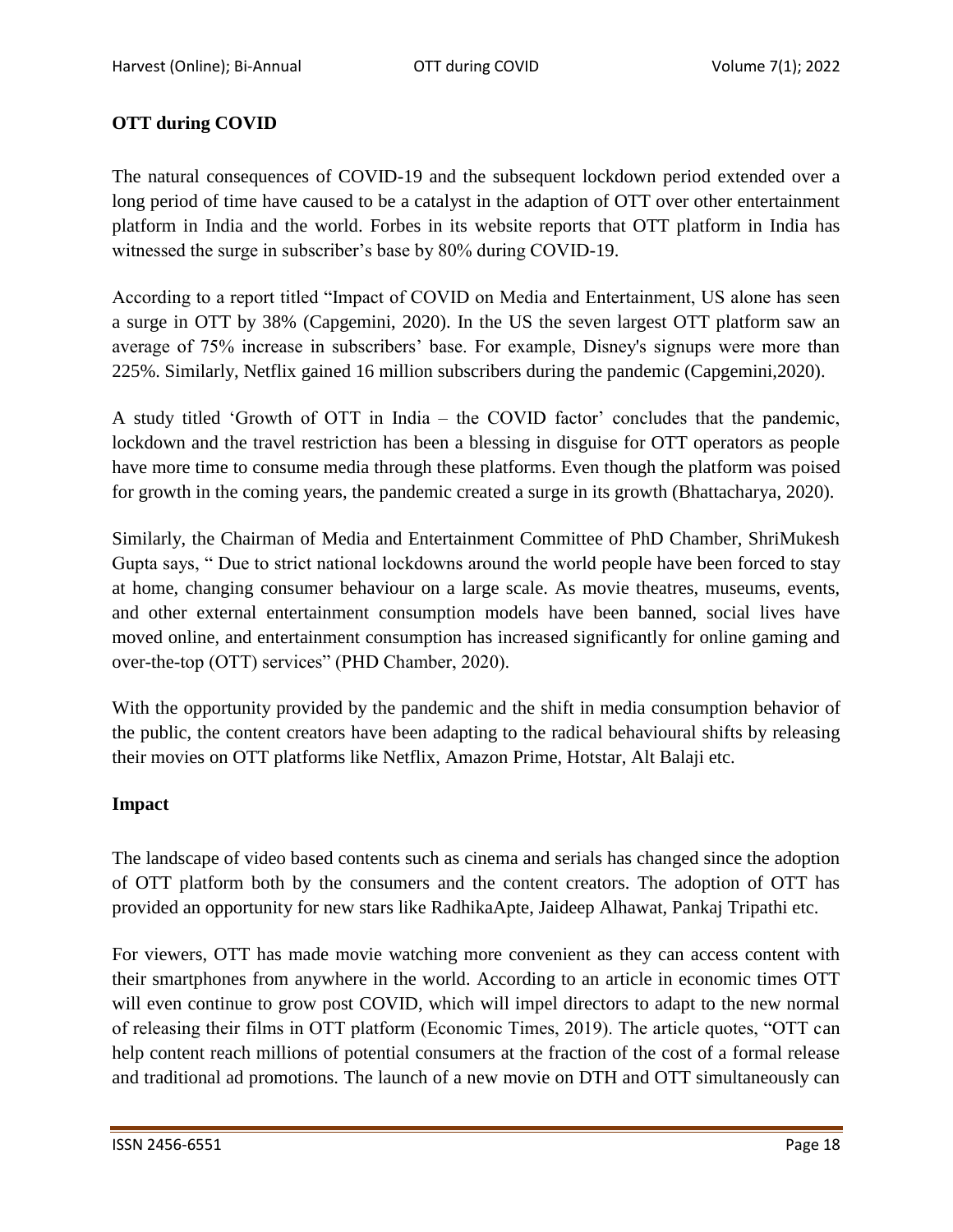garner over millions of viewers across the globe. The production house could potentially make millions within the first weekend of release by monetizing their online ads".

Movies in OTT have been earning a good amount through different revenue model in OTT platforms. An online entertainment website filmfare.com reports that film like "Gulabo Sitabo" was sold for 65 crore on OTT platform. Similarly "Shakuntala Devi" was sold for 40 crore, and Sadak 2, Lootcase and DilBechara was sold for 70 crore, 10 crore and 40 crore respectively (filmfare, 2020).

Therefore, the future of OTT looks bright as both the demand side and the supply side of new and emerging content seems to be lucrative.

Besides, content creators in OTT platform are providing new and fresh content churning out a new audience with series and movies like Sacred Games. This new style of storytelling has also given rise to young and new talents, which traditional Bollywood movies would not cast. The traditional Bollywood which has been mired with the controversy surrounding nepotism, sexism and casting couch has created an outrage in recent times. OTT platforms on the other hand have been providing its audience with fresh contents with deserving actors fulfilling the role perfectly as required by the story and the script.

However, the success of OTT platform also means the decline of traditional style multiplex where masses were entertained in cinema theatres. Therefore, new content creators need to be aware about the recent shift of preferences of the audience to watch movies in their private space and private time. To this end, many Bollywood directors, producers and movie stars have already started adapting to the trend with actors like Saif Ali Khan, Ayushmaan Khurana etc transitioning on OTT platform. However, the concern of the multiplex owners also cannot be ignored as millions of rupees have been spent on upgrading the capacity of multiplexes with new technology to entertain the masses.

Multiplex owners need to realize that the recent shift might make cinema viewing an experiential-based luxurious recreational activity. Therefore, to keep up with the ongoing trend multiplex owners need to make cinema halls more experiential by adding new technologies and customer experiences.

The entire shift in technology and preferences in the rise of OTT can be summarized as an inevitable event which was bound to happen in any event. However, the lockdown and the travel restriction imposed by governments of the world have only made the process even faster by creating an astronomical increase in OTT subscribers.

However, creators also need to be wary of the fact that in developing economies like India digital divide is highly prevalent. Therefore, to make cinema accessible to everyone like the traditional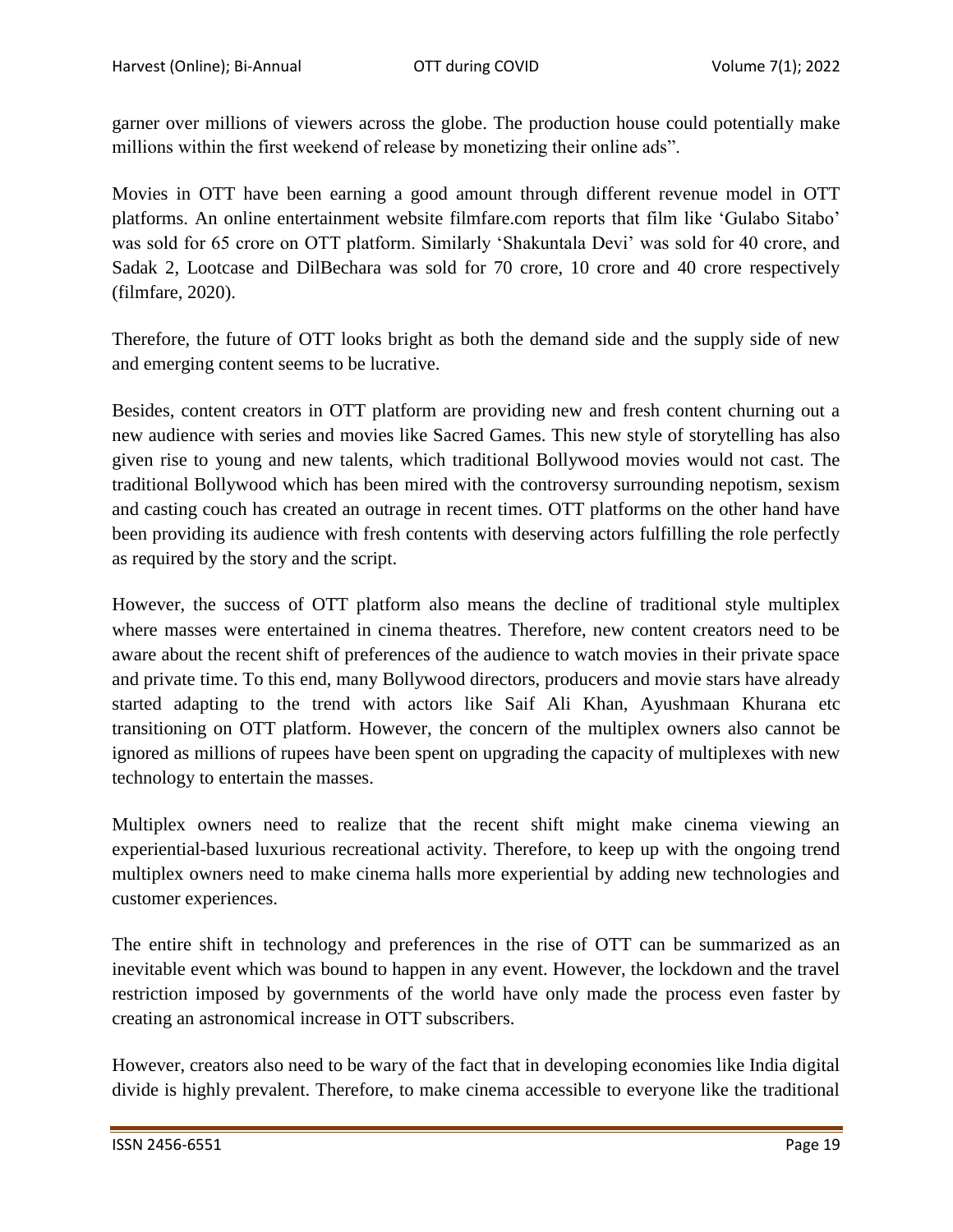theatres, the OTT creators must also work with Governments, data providers and telecommunication partners to increase the depth and width of internet penetration by scaling up connection and increasing broadband speed.

This will be beneficial to the content creators in the OTT platform as they will not have to compromise their streaming quality and maintain high satisfaction among the viewers of films in OTT platforms.

#### **References**

- A history of media streaming and the future of connected TV. (2013, March 1). Retrieved September 4, 2020, from https://www.theguardian.com/media-network/media-networkblog/2013/mar/01/history-streaming-future-connected-tv
- Bhattacharyya, M. (2020). Growth of OTT in India: The Covid Factor. E-CineIndia, 27–38. Retrieved from [https://www.researchgate.net/publication/342520995\\_21A-Article-](https://www.researchgate.net/publication/342520995_21A-Article-Mausumi-Bhattacharyya-Growth-of-OTT-in-India-The-CovidFactor#fullTextFileContent)[Mausumi-Bhattacharyya-Growth-of-OTT-in-India-The-CovidFactor#fullTextFileContent](https://www.researchgate.net/publication/342520995_21A-Article-Mausumi-Bhattacharyya-Growth-of-OTT-in-India-The-CovidFactor#fullTextFileContent)
- Bhushan, N. (2020). Why India Will Be a Key Battleground for Amazon and Netflix. Available: https://www.hollywoodreporter.com/news/ why-india-will-be-a-key-battleground-
- Boston Consulting Group. (2018, November). Entertainment Goes Online. Retrieved from [https://image-src.bcg.com/Images/Entertainment-Goes-Online\\_tcm21-208006.pdf](https://image-src.bcg.com/Images/Entertainment-Goes-Online_tcm21-208006.pdf)
- Can OTT platforms displace cable TV and DTH? (2019, September 26). Retrieved September 4, 2020, from https://www.thehindubusinessline.com/info-tech/can-ott-platforms-displacecabletvandth/article29516596.ece#:~:text=The%20price%20points%20at%20which,char ges%20that%20users%20must%20pay.&text=Amidst%20this%20churn%2C%20it%20w ould,TV%20and%20DTH%20operators%20completely.
- Capgemini.(2020, June). COVID-19 OUTBREAK GLOBAL OUTLOOK. Retrieved from [https://www.capgemini.com/wp-content/uploads/2020/06/Covid-19-Impact-on-Media-](https://www.capgemini.com/wp-content/uploads/2020/06/Covid-19-Impact-on-Media-Entertainment-industry.pdf)[Entertainment-industry.pdf](https://www.capgemini.com/wp-content/uploads/2020/06/Covid-19-Impact-on-Media-Entertainment-industry.pdf)

Clevertap, (2020). "What is OTT (Over-The-Top) and How Does it Relate to Apps?", Retrieved from:<https://clevertap.com/blog/ott/>

Indian OTT market to reach \$5 billion in size by 2023. (2018, November 20). Retrieved September 4, 2020, from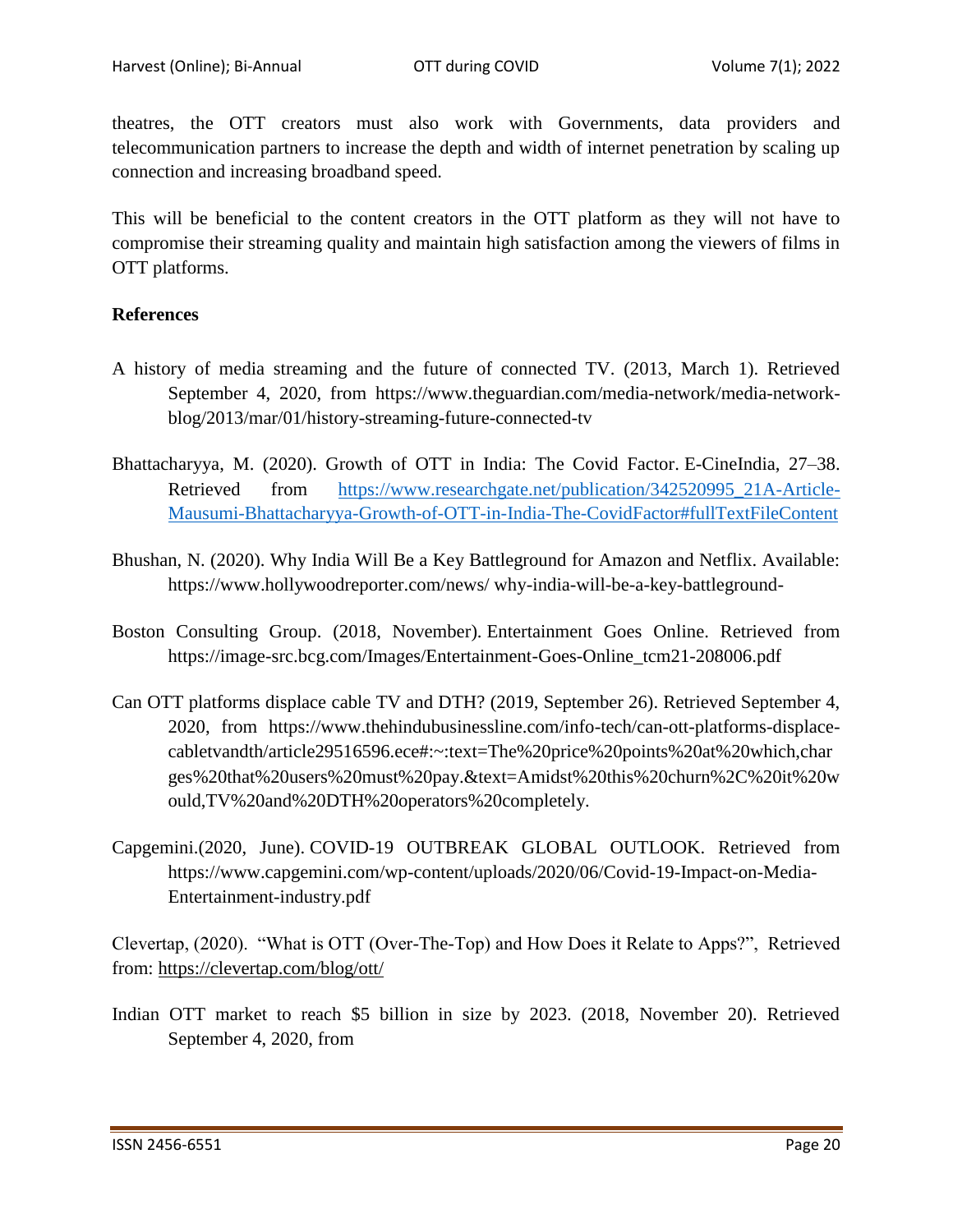[https://brandequity.economictimes.indiatimes.com/news/media/indian-ott-market-to](https://brandequity.economictimes.indiatimes.com/news/media/indian-ott-market-to-reach-5-billion-in-size-by-2023%20report/66708675#:~:text=The%20report%20pegs%20the%20Indian,including%20women%20and%20older%20generations)[reach-5-billion-in-size-by-2023](https://brandequity.economictimes.indiatimes.com/news/media/indian-ott-market-to-reach-5-billion-in-size-by-2023%20report/66708675#:~:text=The%20report%20pegs%20the%20Indian,including%20women%20and%20older%20generations) [report/66708675#:~:text=The%20report%20pegs%20the%20Indian,including%20wome](https://brandequity.economictimes.indiatimes.com/news/media/indian-ott-market-to-reach-5-billion-in-size-by-2023%20report/66708675#:~:text=The%20report%20pegs%20the%20Indian,including%20women%20and%20older%20generations) [n%20and%20older%20generations.](https://brandequity.economictimes.indiatimes.com/news/media/indian-ott-market-to-reach-5-billion-in-size-by-2023%20report/66708675#:~:text=The%20report%20pegs%20the%20Indian,including%20women%20and%20older%20generations)

- IAMAI & Kantar,  $(2021)$ .ICUBE 2020.Retrieved  $28<sup>th</sup>$  February, 2022 from chromeextension://efaidnbmnnnibpcajpcglclefindmkaj/viewer.html?pdfurl=https%3A%2F%2Fi mages.assettype.com%2Fafaqs%2F2021-06%2Fb9a3220f-ae2f-43db-a0b4- 36a372b243c4%2FKANTAR\_ICUBE\_2020\_Report\_C1.pdf&clen=1398096&chunk=tru e
- Investopedia, (2019)." OTT definitions,", Retrieved [https://www.investopedia.com/terms/o/over](https://www.investopedia.com/terms/o/over-top.asp)[top.asp](https://www.investopedia.com/terms/o/over-top.asp)
- KPMG. (2019,September). Unravelling the digital video consumer. Retrieved from

 https://home.kpmg/in/en/home/insights/2019/09/ott-digital-video-market-consumerindia.html#:~:text=The%20thought%20leadership%20covers%20the,SVOD%20business es%20in%20this%20segment.

- Madhani, R., Nakhate, Vidya (2020). Comparative Study Of Viewers" Behaviour Over Traditional Television Channels And Over Ott Video Platforms In Maharashtra. International Journal of Advanced Science and Technology, 29(12s), 1046 - 1057. Retrieved from http://sersc.org/journals/index.php/IJAST/article/view/22569
- Menon, G. (2020). Media and Entertainment Post Covid-19.

 Available[:https://home.kpmg/in/en/home/insights/2020/05/media-and-entertainment-p](https://home.kpmg/in/en/home/insights/2020/05/media-and-entertainment-)ostcovid-19-the-best-of-times-the-worst-of-times.html. Last accessed 5th June 2020

Malvania, U. (2019). OTT consumption trends in 2019.

 Available: https://brandequity.economictimes.indiatimes.com/news/digital/ott-consumptiontrends-in-2019/72483621. Last accessed 6th June 2020

OTT Advertising vs. Traditional TV Ads: What"s the Difference? (2019, June 15). Retrieved September 4, 2020, from https://strategus.com/2019/01/ott-advertising-vs-traditional-tv/

OTT Platforms In India See Subscriber Bases Surge Up To 80% Amid Coronavirus Lockdown. (2020, May 26). Retrieved September 4, 2020,